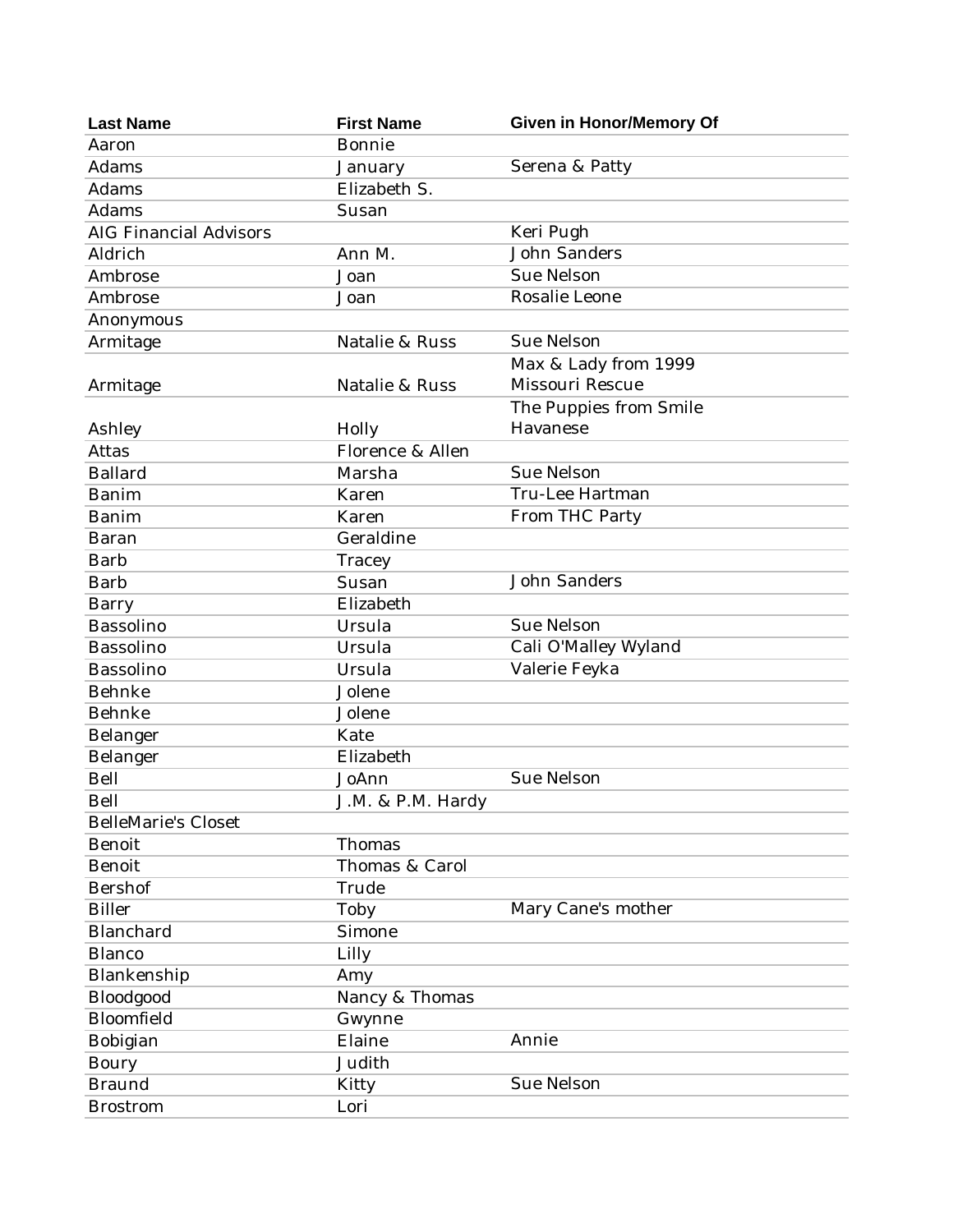| <b>Last Name</b>               | <b>First Name</b> | <b>Given in Honor/Memory Of</b> |
|--------------------------------|-------------------|---------------------------------|
| <b>Brown-Scears</b>            | Camille Monique   |                                 |
| <b>Burke</b>                   | Michelle          | <b>Sue Nelson</b>               |
| <b>Burns</b>                   | <b>Barbara</b>    | HCSC 2007 Pledge                |
| <b>Burns</b>                   | Rosemarie         | <b>John Sanders</b>             |
| <b>Burns</b>                   | Michael           |                                 |
| CA Inc.                        |                   |                                 |
| Café Press                     |                   |                                 |
|                                |                   | Honor of Murray/Mem.            |
| Cane                           | Mary              | Rosalie Leone                   |
| Canyon Hills Havanese          |                   |                                 |
| Capital Havanese Club          |                   |                                 |
| Cardoso                        | Michelle          |                                 |
| Cascade Havanese Club          |                   |                                 |
| Central Carolina Havanese Club |                   | Memory Kathi Swann              |
| Cerny                          | Mary              | <b>Sue Nelson</b>               |
| Chainski                       | Margaret          | <b>Sam Nillson</b>              |
| Chainski                       | Margaret          | <b>Tucker Nillson</b>           |
| Champion                       | Leslie            | Pancho & Pokii                  |
| Chapman Fruit Co.              | Carlene Schuman   | <b>John Sanders</b>             |
| Clark                          | <b>Beverly</b>    | Sue Nelson                      |
| Cline                          | Colleen           |                                 |
| Cook                           | Carrie            | HCSC 2007 Pledge                |
| Cooke                          | Judy              |                                 |
| Cooney                         | Joseph & Sharon   | Happy Birthday Karin            |
| Cortinovis                     | Valerie           |                                 |
| Costello                       | Truman J.         | <b>John Sanders</b>             |
| Cotumaccio                     | Sally             | Annie's Fund                    |
| Cotumaccio                     | Sally             | Celia                           |
| Crosby                         | John C. Jr.       |                                 |
| Crull                          | Linda             |                                 |
| Crull                          | Linda             |                                 |
| Curtis                         | Lynn              | <b>Sue Nelson</b>               |
| d'Albenas                      | Nancy             |                                 |
| D'Auria                        | Michelle          | <b>John Sanders</b>             |
| Davis                          | <b>Bonnie</b>     | The Work We Do!                 |
| DeJoseph                       | <b>Stacy</b>      |                                 |
|                                |                   | Karen Grant's father Fred       |
| Delaware Valley Havanese       | Club              | Boergesson                      |
| DePasse                        | Melissa           | Annie                           |
| DePasse                        | Melissa           | Annie Fund                      |
|                                |                   |                                 |
| Dietrich                       | Nona              |                                 |
| <b>Disser</b>                  | Chris             |                                 |
| Dombroski                      | Richard & Florine |                                 |
| Dominick                       | Gayer & Patricia  |                                 |
| Donner                         | Bud & Louise      | Annie's Fund                    |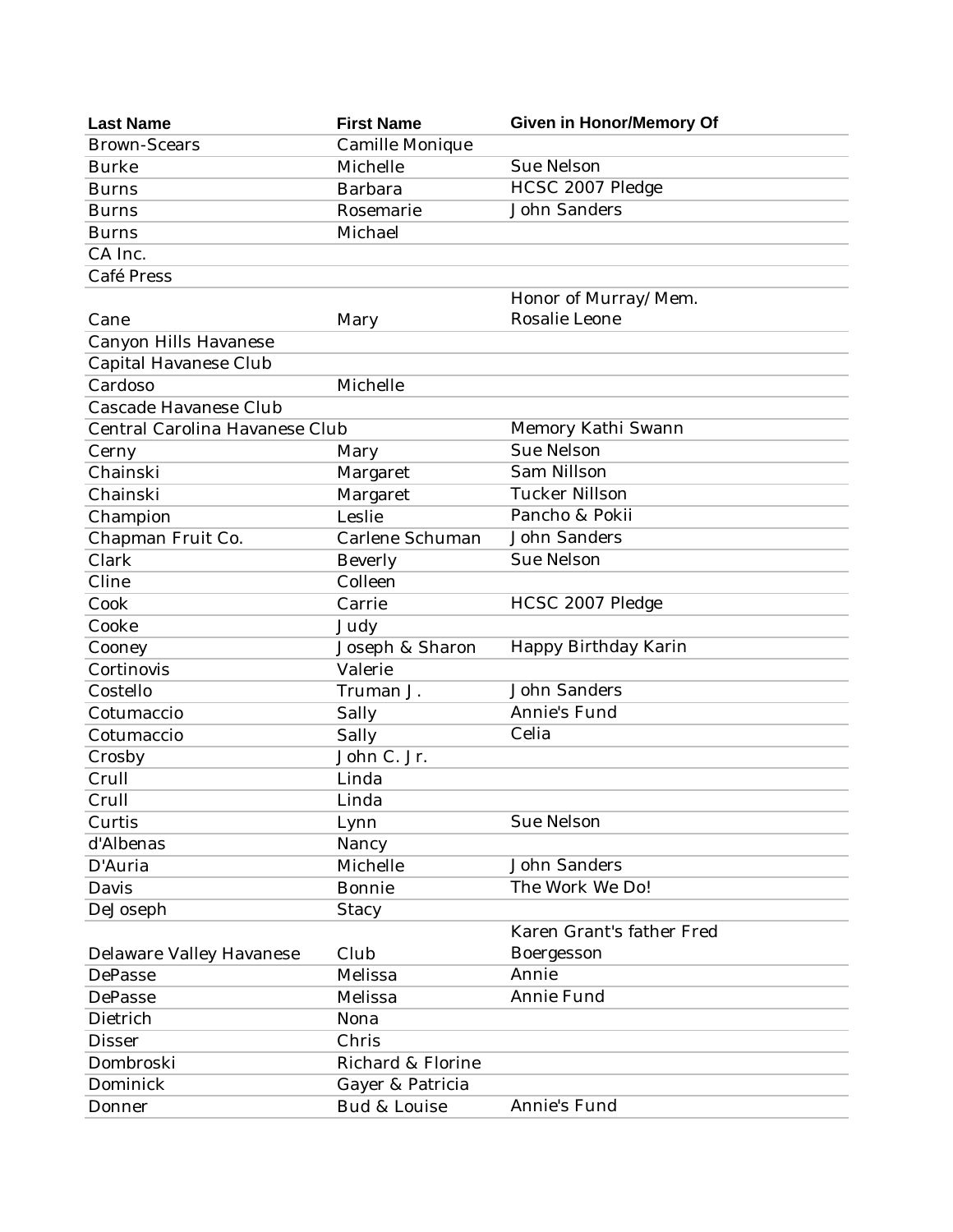| <b>Last Name</b>                | <b>First Name</b>  | <b>Given in Honor/Memory Of</b> |
|---------------------------------|--------------------|---------------------------------|
| Donner                          | Bud & Louise       | Rosalie Leone                   |
| Donner                          | Bud & Louise       | <b>Belle</b>                    |
| Eades                           | Robert & Shari     |                                 |
| Eagle                           | Diane              |                                 |
| Edgar                           | Michael            | Buster/Bella                    |
| Edmond                          | <b>Bonnie</b>      | <b>John Sanders</b>             |
| Edwards                         | Charlene           |                                 |
| <b>Eisses</b>                   | Jeffrey & Cortney  | To Rescue Stoli                 |
| Embody                          | Norece             |                                 |
| Englemark                       | Geraldine          | <b>Sue Nelson</b>               |
| Englemark                       | Pauline            |                                 |
| Esposito                        | John & Patricia    | For Wally                       |
| Esworthy                        | Paul               |                                 |
| Ewert                           | Amy                |                                 |
| Falkenstein                     | Jane               | <b>Sue Nelson</b>               |
| Fawley                          | Jean L.            | Cali O'Malley Wyland            |
| Firman                          | Erna               | <b>Sue Nelson</b>               |
| Flanagan                        | Yvonne             | Annie                           |
| Florida Spring & Axle Svc.      |                    | <b>John Sanders</b>             |
| Fortunato                       | Francine           |                                 |
| Frankel                         | Elizabeth          | <b>Charlene Edwards</b>         |
| Frazier                         | <b>Barbara</b>     |                                 |
| French                          | Jennifer           | Honor of Teddy and Belle        |
| French                          | Cavett             |                                 |
| French                          | Barker & Cavett    |                                 |
| Fulciniti                       | Gail               |                                 |
| Fusco                           | Karen              | Rosalie Leone                   |
| Gardes                          | J                  | Cali O'Malley Wyland            |
| Gardiner                        | Kristin            |                                 |
| Garrett                         | Sonia M.           | <b>John Sanders</b>             |
| Gaudry                          | Candy              |                                 |
| Gelberg                         | Diane              |                                 |
| Geml                            | Michael & June     | <b>John Sanders</b>             |
|                                 |                    |                                 |
| Ginsberg                        | Lois               | Memory of Arthur Ginsberg       |
| Glass Sign Co.                  | Marcella Able      |                                 |
| Glen                            | Kristin Booth      | Mink                            |
| Goicoechea                      | Luciano            | Annie                           |
| GoodSearch                      |                    |                                 |
| Grana                           | Sandra             |                                 |
| Grant                           | Karen              | Annie Fund                      |
|                                 |                    |                                 |
| Grant                           | Karen              | Rosalie Leone/John Sanders      |
| <b>Greater NY Havanese Club</b> | C/O Clarke Ambroes |                                 |
| Guzzetti                        | Barbara            |                                 |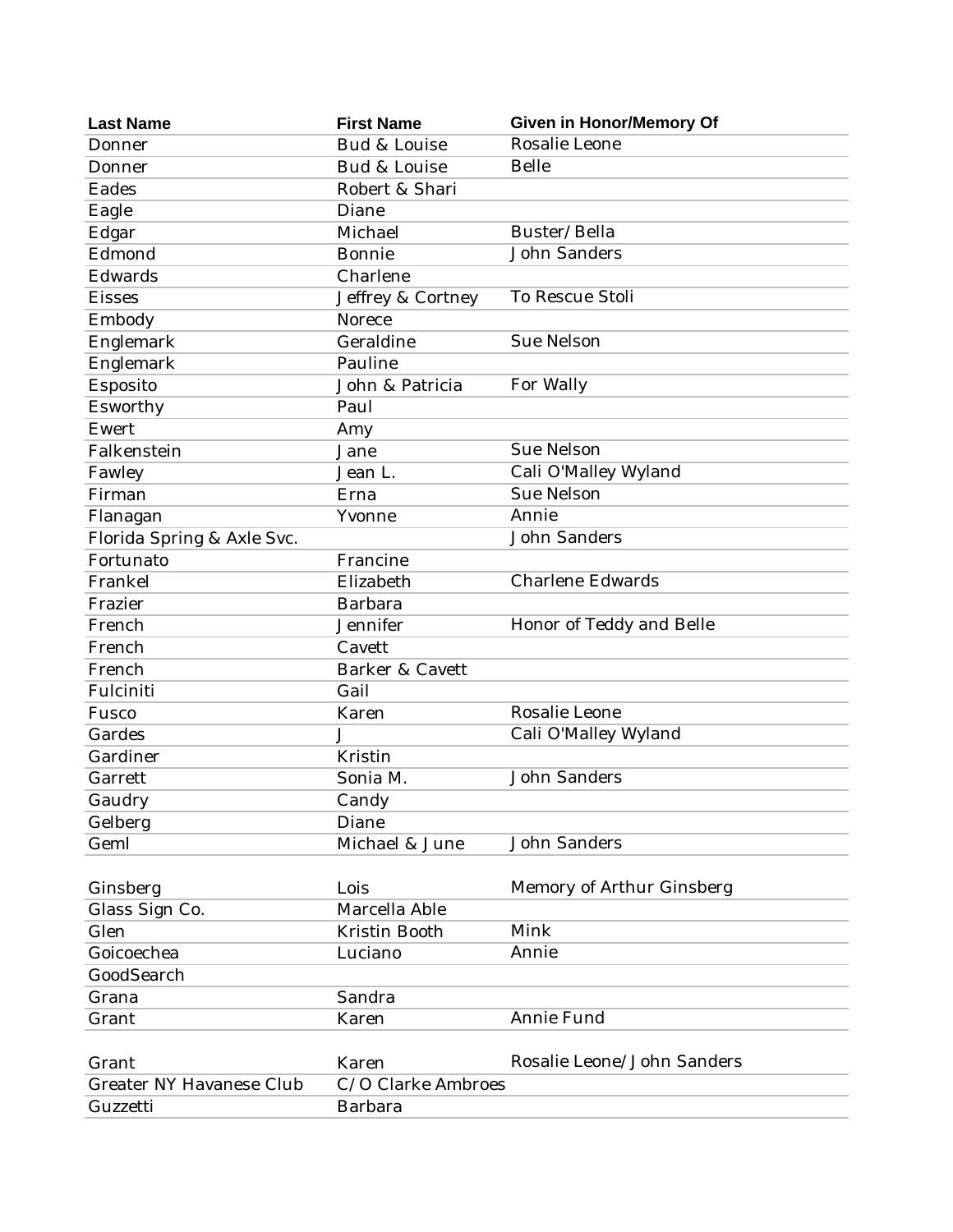| <b>Last Name</b>                         | <b>First Name</b>      | <b>Given in Honor/Memory Of</b> |
|------------------------------------------|------------------------|---------------------------------|
| Ha                                       | Libby & Kohana         | <b>Sue Nelson</b>               |
| Harrington                               | Rita                   | <b>Sue Nelson</b>               |
| Harrington                               | Rita                   | HCSC 2007 Pledge                |
| Hart                                     | Patrick                | <b>Sue Nelson</b>               |
| Havanese Club of America                 |                        |                                 |
| Havanese Club of Southern Ca California  |                        | HCSC 2007 Pledge                |
| <b>Havastar Havanese</b>                 |                        |                                 |
| Heath                                    | Pattie                 |                                 |
| Heaton                                   | Carolyn                |                                 |
| Helm                                     | Ciela & Carolyn Pulone |                                 |
| Herrick                                  | Mary                   |                                 |
| Hewitt                                   | Sara T S               | <b>Sue Nelson</b>               |
| Hewlett-Packard                          |                        |                                 |
|                                          |                        |                                 |
| Hilemn                                   | Ann                    | Bandit, Cg ZB'S Texas Ranger    |
| Hinkle                                   | Dee Anna               | <b>Sue Nelson</b>               |
| Hinkle                                   | Dee                    |                                 |
| Hodson                                   | Sharon                 | Sue Nelson                      |
| Hohne                                    | Jane                   |                                 |
| Hohne                                    | Jane                   | <b>John Sanders</b>             |
| Hohne                                    | Jane & Paul            |                                 |
| Hollis                                   | Andra                  |                                 |
| Holt                                     | Fredith                | <b>Sue Nelson</b>               |
| Horensten                                | Caren                  | Mem. Sweet Molly Bracha         |
| Hulick                                   | Patricia               | Annie's Fund                    |
| Jankelow                                 | Elise                  | The Dog Guys                    |
| Jankelow                                 | Elise                  |                                 |
| Johnson                                  | Sue                    |                                 |
| Karn                                     | Janis                  |                                 |
| Katzer                                   | Jerilyn                | HCSC 2007 Pledge                |
| <b>King</b>                              | Lisa                   |                                 |
| Klein                                    | Sybil                  |                                 |
| Koch                                     | Peter A.               | <b>John Sanders</b>             |
| Koehler                                  | Elizabeth A.           | <b>John Sanders</b>             |
| Koller                                   | Joyce                  | Sue Nelson                      |
| Koller                                   | Joyce                  | HCSC 2007 Pledge                |
| Kreider                                  | Kathleen               | <b>John Sanders</b>             |
| Lake Erie Havanese Club                  |                        |                                 |
| Lancaster                                | Lucy                   |                                 |
| Laufler                                  | Sara                   | Trana & Ronnie Labowe           |
| Lee County Board of County Commissioners |                        | <b>John Sanders</b>             |
| Leone                                    | Maria                  | Rosalie Leone                   |
| Levy                                     | Steven & Leora         |                                 |
| Little                                   | Joan                   | Annie's fund                    |
| Lone Star Havanese Club                  |                        |                                 |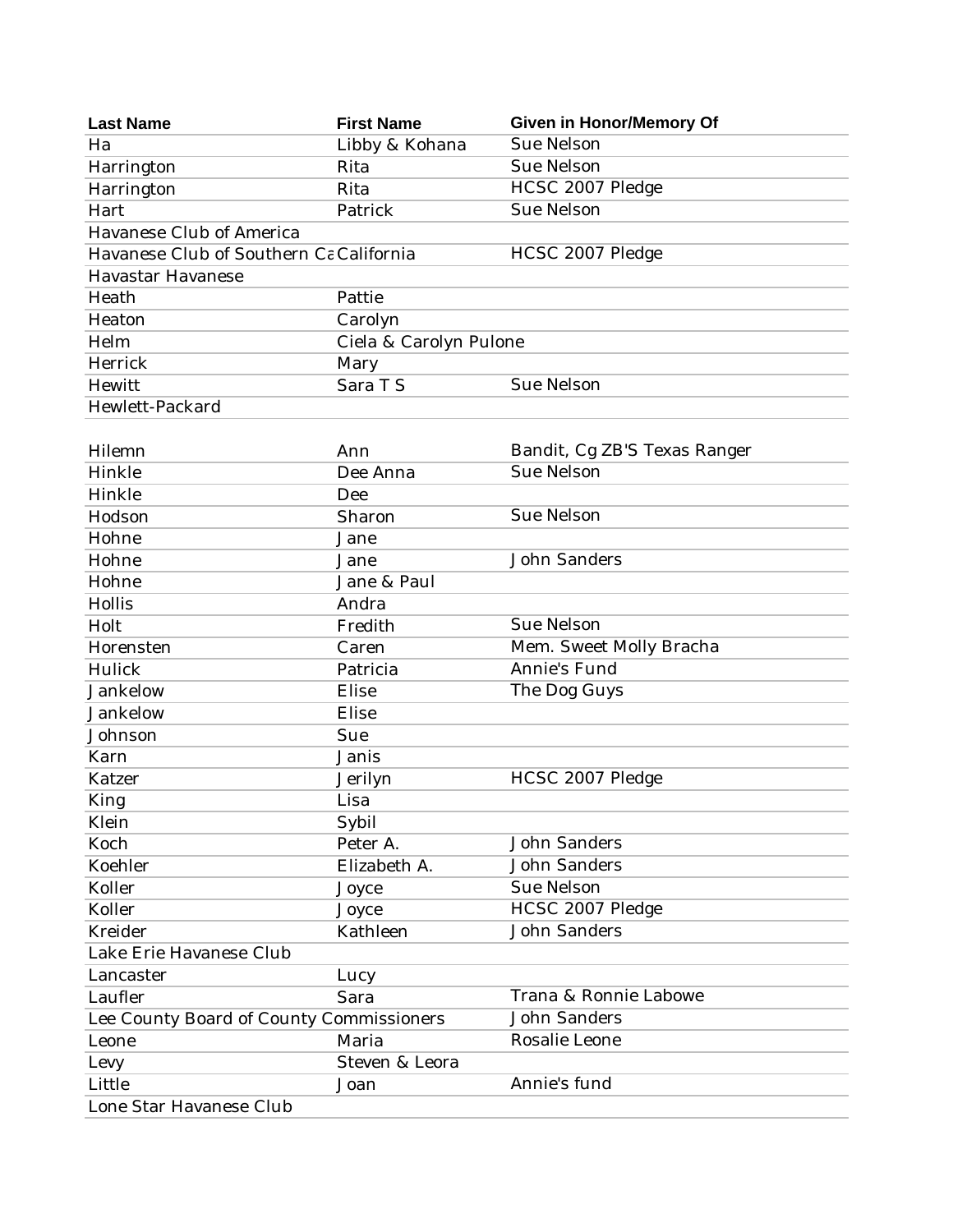| <b>John Sanders</b><br>Loughead<br>Nancy<br>All the precious babies that were<br>not loved enough.<br><b>Barbara</b><br>Mann<br>Martin<br>Sharon<br>Sharon<br>Martin<br>Sue Nelson<br>Barbara<br>Massman<br><b>Chaffer Santemma</b><br>Maurer<br>Lynne<br>Rosalie Leone<br>Pauline<br>Mavridis<br>HCSC 2007 Pledge<br>Claire<br>McCabe<br><b>Sue Nelson</b><br>McCabe<br>Claire<br>McClain<br>Paula & Jim<br>Annie Fund<br>McQuown<br>Lynn<br><b>Wisconsin Boys</b><br>McQuown<br>Lynn<br>Memory of Cali - Isabella's<br>McQuown<br>surgery<br>Lynn<br>Meagher<br>Audrey & Thomas<br>Kristine<br>Skeeter's surgery<br>Megna<br>Jake<br>Meister<br>Llewellyn<br>Joan Ambrose<br>Metz<br>Gurdon<br>To help save dogs<br>Michelle & Gordon<br>Meyer Family Fund<br><b>John Sanders</b><br><b>Meyers</b><br>Gene & Pamela<br>Meyrich<br>Nancy<br>Mikelson<br><b>Sue Nelson</b><br>Gaye<br>Miller<br>Melissa<br>Miller<br>Carolyn<br>Dee Dee<br>Brian & Kirsten<br>Minear<br>John Sanders<br>Minott<br>Phyllis W.<br>Mitchell<br>Mem. Of Cali Wyland<br>Lynn<br>Mulligan<br>Sandy<br>Rosalie Leone<br>Nardone<br>Carol Ann |
|-----------------------------------------------------------------------------------------------------------------------------------------------------------------------------------------------------------------------------------------------------------------------------------------------------------------------------------------------------------------------------------------------------------------------------------------------------------------------------------------------------------------------------------------------------------------------------------------------------------------------------------------------------------------------------------------------------------------------------------------------------------------------------------------------------------------------------------------------------------------------------------------------------------------------------------------------------------------------------------------------------------------------------------------------------------------------------------------------------------------------|
|                                                                                                                                                                                                                                                                                                                                                                                                                                                                                                                                                                                                                                                                                                                                                                                                                                                                                                                                                                                                                                                                                                                       |
|                                                                                                                                                                                                                                                                                                                                                                                                                                                                                                                                                                                                                                                                                                                                                                                                                                                                                                                                                                                                                                                                                                                       |
|                                                                                                                                                                                                                                                                                                                                                                                                                                                                                                                                                                                                                                                                                                                                                                                                                                                                                                                                                                                                                                                                                                                       |
|                                                                                                                                                                                                                                                                                                                                                                                                                                                                                                                                                                                                                                                                                                                                                                                                                                                                                                                                                                                                                                                                                                                       |
|                                                                                                                                                                                                                                                                                                                                                                                                                                                                                                                                                                                                                                                                                                                                                                                                                                                                                                                                                                                                                                                                                                                       |
|                                                                                                                                                                                                                                                                                                                                                                                                                                                                                                                                                                                                                                                                                                                                                                                                                                                                                                                                                                                                                                                                                                                       |
|                                                                                                                                                                                                                                                                                                                                                                                                                                                                                                                                                                                                                                                                                                                                                                                                                                                                                                                                                                                                                                                                                                                       |
|                                                                                                                                                                                                                                                                                                                                                                                                                                                                                                                                                                                                                                                                                                                                                                                                                                                                                                                                                                                                                                                                                                                       |
|                                                                                                                                                                                                                                                                                                                                                                                                                                                                                                                                                                                                                                                                                                                                                                                                                                                                                                                                                                                                                                                                                                                       |
|                                                                                                                                                                                                                                                                                                                                                                                                                                                                                                                                                                                                                                                                                                                                                                                                                                                                                                                                                                                                                                                                                                                       |
|                                                                                                                                                                                                                                                                                                                                                                                                                                                                                                                                                                                                                                                                                                                                                                                                                                                                                                                                                                                                                                                                                                                       |
|                                                                                                                                                                                                                                                                                                                                                                                                                                                                                                                                                                                                                                                                                                                                                                                                                                                                                                                                                                                                                                                                                                                       |
|                                                                                                                                                                                                                                                                                                                                                                                                                                                                                                                                                                                                                                                                                                                                                                                                                                                                                                                                                                                                                                                                                                                       |
|                                                                                                                                                                                                                                                                                                                                                                                                                                                                                                                                                                                                                                                                                                                                                                                                                                                                                                                                                                                                                                                                                                                       |
|                                                                                                                                                                                                                                                                                                                                                                                                                                                                                                                                                                                                                                                                                                                                                                                                                                                                                                                                                                                                                                                                                                                       |
|                                                                                                                                                                                                                                                                                                                                                                                                                                                                                                                                                                                                                                                                                                                                                                                                                                                                                                                                                                                                                                                                                                                       |
|                                                                                                                                                                                                                                                                                                                                                                                                                                                                                                                                                                                                                                                                                                                                                                                                                                                                                                                                                                                                                                                                                                                       |
|                                                                                                                                                                                                                                                                                                                                                                                                                                                                                                                                                                                                                                                                                                                                                                                                                                                                                                                                                                                                                                                                                                                       |
|                                                                                                                                                                                                                                                                                                                                                                                                                                                                                                                                                                                                                                                                                                                                                                                                                                                                                                                                                                                                                                                                                                                       |
|                                                                                                                                                                                                                                                                                                                                                                                                                                                                                                                                                                                                                                                                                                                                                                                                                                                                                                                                                                                                                                                                                                                       |
|                                                                                                                                                                                                                                                                                                                                                                                                                                                                                                                                                                                                                                                                                                                                                                                                                                                                                                                                                                                                                                                                                                                       |
|                                                                                                                                                                                                                                                                                                                                                                                                                                                                                                                                                                                                                                                                                                                                                                                                                                                                                                                                                                                                                                                                                                                       |
|                                                                                                                                                                                                                                                                                                                                                                                                                                                                                                                                                                                                                                                                                                                                                                                                                                                                                                                                                                                                                                                                                                                       |
|                                                                                                                                                                                                                                                                                                                                                                                                                                                                                                                                                                                                                                                                                                                                                                                                                                                                                                                                                                                                                                                                                                                       |
|                                                                                                                                                                                                                                                                                                                                                                                                                                                                                                                                                                                                                                                                                                                                                                                                                                                                                                                                                                                                                                                                                                                       |
|                                                                                                                                                                                                                                                                                                                                                                                                                                                                                                                                                                                                                                                                                                                                                                                                                                                                                                                                                                                                                                                                                                                       |
|                                                                                                                                                                                                                                                                                                                                                                                                                                                                                                                                                                                                                                                                                                                                                                                                                                                                                                                                                                                                                                                                                                                       |
|                                                                                                                                                                                                                                                                                                                                                                                                                                                                                                                                                                                                                                                                                                                                                                                                                                                                                                                                                                                                                                                                                                                       |
|                                                                                                                                                                                                                                                                                                                                                                                                                                                                                                                                                                                                                                                                                                                                                                                                                                                                                                                                                                                                                                                                                                                       |
|                                                                                                                                                                                                                                                                                                                                                                                                                                                                                                                                                                                                                                                                                                                                                                                                                                                                                                                                                                                                                                                                                                                       |
| Neely-Cain<br>Charlene                                                                                                                                                                                                                                                                                                                                                                                                                                                                                                                                                                                                                                                                                                                                                                                                                                                                                                                                                                                                                                                                                                |
| Sue Nelson<br>Nelson<br>David (C/O L.Spencer)                                                                                                                                                                                                                                                                                                                                                                                                                                                                                                                                                                                                                                                                                                                                                                                                                                                                                                                                                                                                                                                                         |
| HCSC 2007 Pledge<br>Nelson<br>Susan                                                                                                                                                                                                                                                                                                                                                                                                                                                                                                                                                                                                                                                                                                                                                                                                                                                                                                                                                                                                                                                                                   |
| John Sanders<br>Thomas J.<br>Nichols                                                                                                                                                                                                                                                                                                                                                                                                                                                                                                                                                                                                                                                                                                                                                                                                                                                                                                                                                                                                                                                                                  |
| Nichols-Sutherling<br>Jeri                                                                                                                                                                                                                                                                                                                                                                                                                                                                                                                                                                                                                                                                                                                                                                                                                                                                                                                                                                                                                                                                                            |
| <b>Charlene Edwards</b><br>Nilsson<br>Karin S.                                                                                                                                                                                                                                                                                                                                                                                                                                                                                                                                                                                                                                                                                                                                                                                                                                                                                                                                                                                                                                                                        |
| North Star Havanese Club                                                                                                                                                                                                                                                                                                                                                                                                                                                                                                                                                                                                                                                                                                                                                                                                                                                                                                                                                                                                                                                                                              |
| Norton<br>Marilyn                                                                                                                                                                                                                                                                                                                                                                                                                                                                                                                                                                                                                                                                                                                                                                                                                                                                                                                                                                                                                                                                                                     |
| Linda<br>Okimoto                                                                                                                                                                                                                                                                                                                                                                                                                                                                                                                                                                                                                                                                                                                                                                                                                                                                                                                                                                                                                                                                                                      |
| Wannie<br>Ong                                                                                                                                                                                                                                                                                                                                                                                                                                                                                                                                                                                                                                                                                                                                                                                                                                                                                                                                                                                                                                                                                                         |
|                                                                                                                                                                                                                                                                                                                                                                                                                                                                                                                                                                                                                                                                                                                                                                                                                                                                                                                                                                                                                                                                                                                       |
| The Great Havanese Breed<br>Lucille<br>Owens                                                                                                                                                                                                                                                                                                                                                                                                                                                                                                                                                                                                                                                                                                                                                                                                                                                                                                                                                                                                                                                                          |
| Mary Ann<br>Owsley                                                                                                                                                                                                                                                                                                                                                                                                                                                                                                                                                                                                                                                                                                                                                                                                                                                                                                                                                                                                                                                                                                    |
| Padovani<br>Cynthia                                                                                                                                                                                                                                                                                                                                                                                                                                                                                                                                                                                                                                                                                                                                                                                                                                                                                                                                                                                                                                                                                                   |
| Pedigree Foundation                                                                                                                                                                                                                                                                                                                                                                                                                                                                                                                                                                                                                                                                                                                                                                                                                                                                                                                                                                                                                                                                                                   |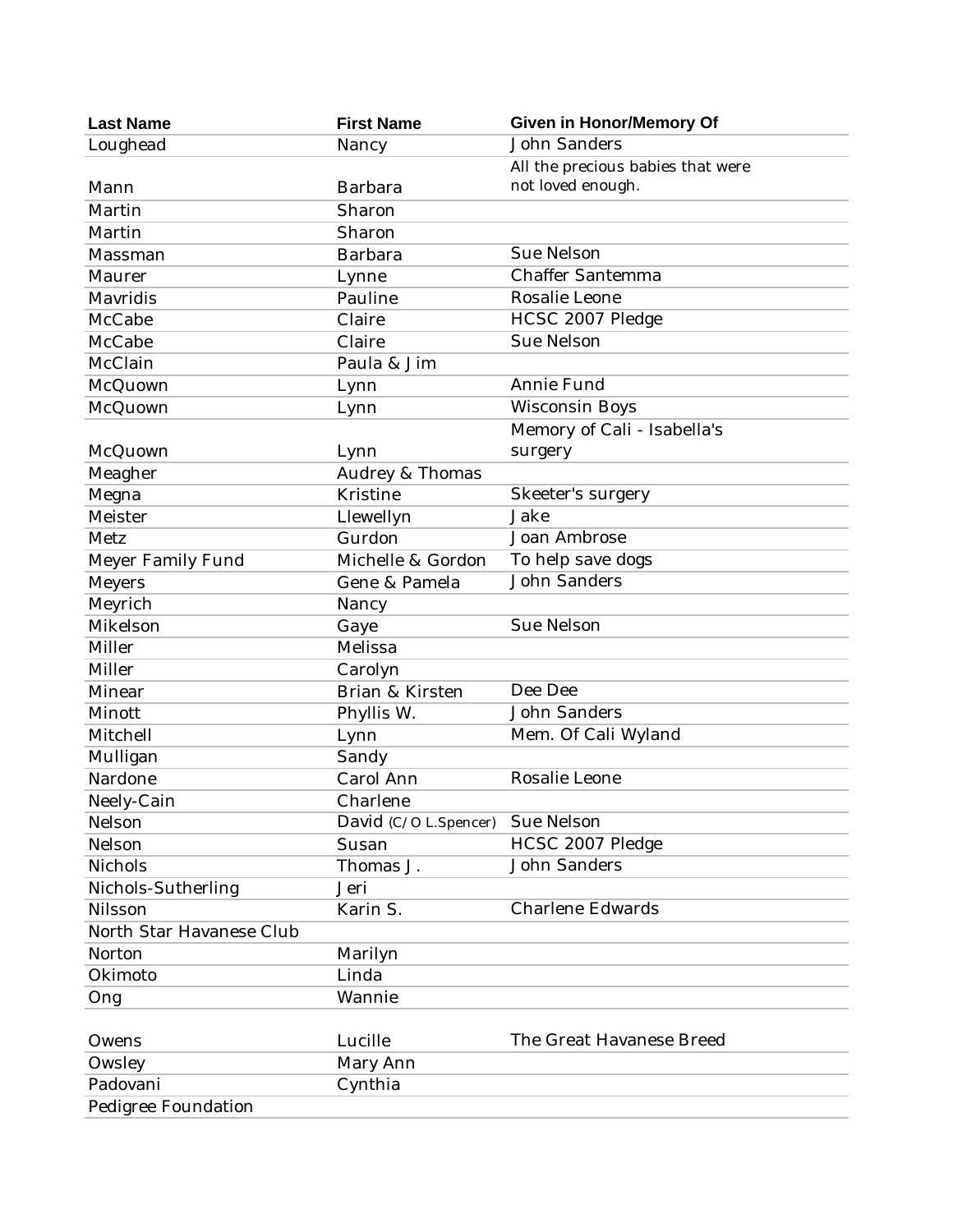| <b>Last Name</b>                 | <b>First Name</b> | <b>Given in Honor/Memory Of</b> |
|----------------------------------|-------------------|---------------------------------|
| Peede                            | Karen             | Scotty                          |
| Pelizoto                         | Michelle          | Rosalie Leone                   |
|                                  |                   |                                 |
| Perlmutter                       | Paula             | Honor of Jordan's birthday      |
| Perlmutter                       | Paula             | <b>Sue Nelson</b>               |
| Pertino                          | Lorraine L.       |                                 |
| Petrello                         | Colleen           |                                 |
| Pettyjohn                        | Carol S.          |                                 |
| Phillips                         | Sally             | <b>John Sanders</b>             |
| Pieper                           | Karen             |                                 |
| Pike                             | Karen             |                                 |
| Pilloff                          | Francine          | Mem. Of Scotty                  |
|                                  |                   | Honor of Agnes & Michael        |
| Piperina                         | Menta             | Walsh                           |
| Pipic                            | Janet             |                                 |
| Pistritto                        | Joseph            | Honor of Ebbie                  |
| Planche                          | Dina              |                                 |
| Plummer                          | Diane             | <b>Sue Nelson</b>               |
| Podolan                          | Dale & Lee        |                                 |
| Polite                           | Marilyn           |                                 |
| Prentice                         | Mimi              | Havanese Champions              |
|                                  |                   | Matching donation Kathy         |
| Progressive Insurance Foundation |                   | Patrick                         |
| Raia                             | Lonnie            | Rosalie Leone                   |
| Ralbovsky                        | Jan               |                                 |
| <b>REI</b>                       |                   |                                 |
| <b>Rescue Pet Store</b>          |                   |                                 |
| Richling                         | Mary              |                                 |
| Riecker                          | Carole            |                                 |
| Rosen                            | Rose              |                                 |
| Rudley                           | Ronny             | <b>Havanese Rescuers</b>        |
| Russillo                         | Pamela            |                                 |
| Schamberger                      | Jill              |                                 |
| Schickedanz                      | Norman L.         |                                 |
|                                  |                   | Hon. Of the brave foster        |
| Schlemmer                        | Elizabeth         | families                        |
| Schmid                           | Alison            | Queenie                         |
| Schneider-Parrish                | Claudie           | Sue Nelson                      |
| Schneider-Parrish                | Claudie           | Isabella's surgery              |
| Schreiber                        | Sandra            | <b>Havanese Puppy</b>           |
| <b>SCITRAN</b>                   | (Feitis?)         | HCSC 2007 Pledge                |
| Selling Edge, LLC                |                   | Semi Sanchez                    |
| Shaffer                          | Gary & Sandra     | <b>John Sanders</b>             |
| Sherman                          | Ann               |                                 |
| <b>Silcox</b>                    | Rochelle          |                                 |